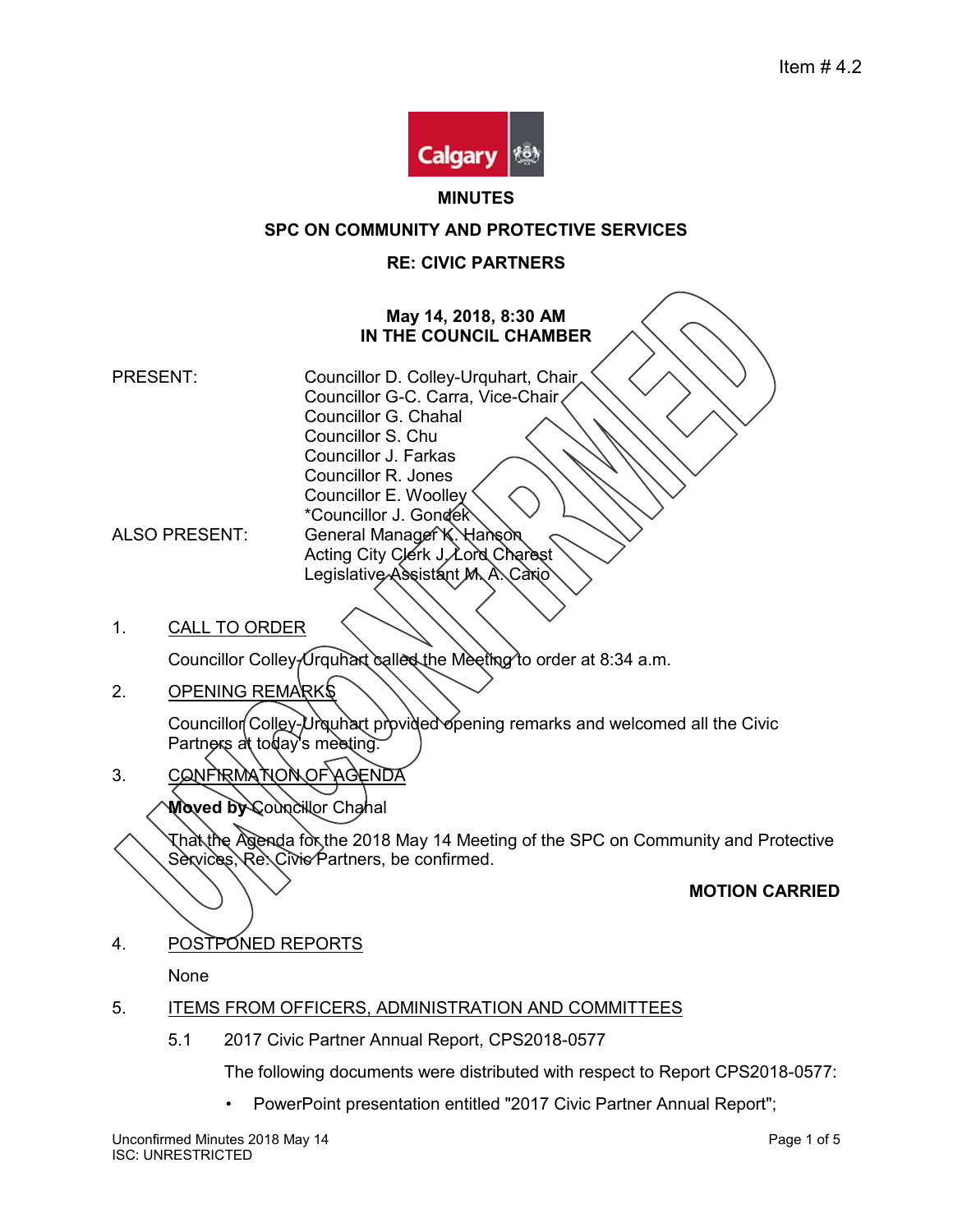- PowerPoint presentation entitled "2017 Civic Partners Annual Report, Calgary Public Library" submitted by the Calgary Public Library Board;
- A packet of documents submitted by Calgary Economic Development Ltd., including:
	- A binder entitled Calgary economic development, be part of the energy;
	- A PowerPoint presentation entitled "2017 Civic Partner Annual Report Calgary Economic Development; and
	- A document entitled "2017 highlights.
- A PowerPoint presentation entitled "2017 Civic Partner Annual Report Calgary TELUS Convention Centre" submitted by Calgary Convention Centre Authority (Calgary TELUS Convention Centre);
- A packet of documents submitted by Tourism Calgary Calgary Convention & Visitors Bureau, including:
	- A PowerPoint Presentation entitled "To axism Calgary Report to SPC May 14, 2018;
	- A document entitled tourism Calgary 2017 annual report; and
	- A packet of post cards.
- A PowerPoint presentation entitled "Calgary Technologies Inc. 2017 Civic Partner Annual Report", submitted by Calgary Technologies Inc.;
- A PowerPoint presentation entitled "2017 Civic Partner Annual Report, Fort Calgary", submitted by  $\bar{A}$  Reservation Society;
- A PowerPoint presentation entitled "2017 Civic Partner Annual Report, Calgary Zoo" submitted by The Calgary Zoological Society;
- A PowerPoint presentation entitled "2017 Civic Partner Annual Report" submitted by Heritage Park Society;
- A PowerPoint presentation entitled "The Hangar Flight Museum, a Museum with Altitude" submitted by Aero Space Museum Association of Calgary (The Hangar Flight Museum);
- A PowerPoint presentation entitled "2017 Civic Partner Annual Report, TELUS Spark submitted by Calgary Science Centre Society (TELUS Spark);
	- A packet of documents submitted by Calgary Centre for the Performing Arts (Arts Commons), including:
		- A PowerPoint presentation entitled "2017 Civic Partner Annual Report, Arts Commons"; and
		- A booklet entitled "2016 2017 Report to the Community".
	- A PowerPoint presentation entitled "2017 Civic Partner Annual Report Calgary Arts Development Authority" submitted by Calgary Arts Development Authority Ltd.;
- A PowerPoint presentation entitled "2017 Civic Partner Annual Report Parks Foundation Calgary" submitted by Parks Foundation, Calgary;
- A packet of documents submitted by Calgary Sport Council Society (Sport Calgary), including:
	- A binder entitled "Sport Calgary be part of the energy";
	- A PowerPoint presentation entitled "2017 Civic Partner Annual Report, Sport Calgary be part of the energy";
	- A booklet entitled "2017 Annual Review";
	- A document "Sigler: Celebrating Our World-Class Sports City", dated 2018 February 28;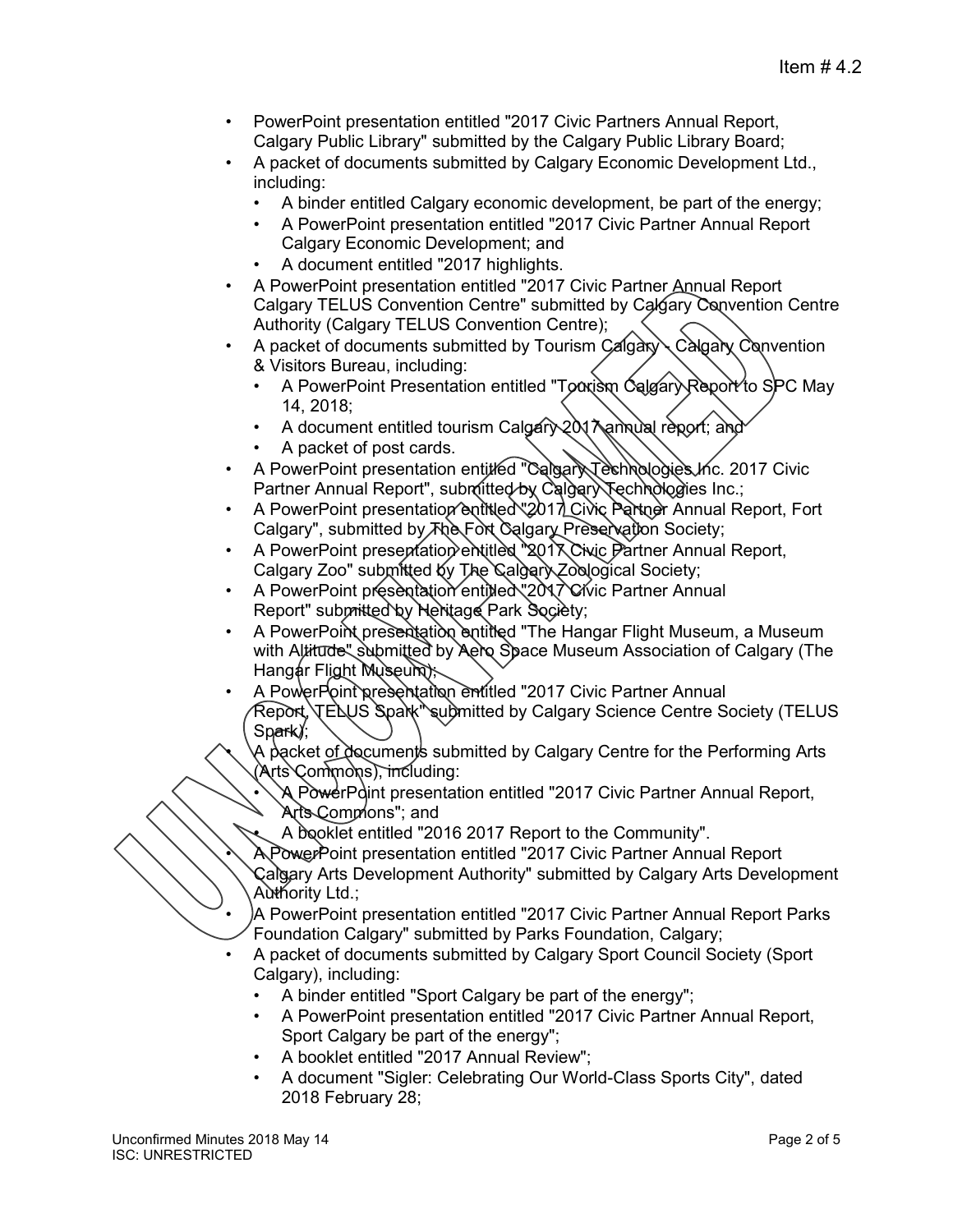- A document entitled "New Research reveals significant economic impact of amateur sport in Calgary"; and
- A document entitled "Parks foundation Calgary and sport Calgary announce plans to launch Sport for Calgary Legacy Fund".
- A PowerPoint presentation entitled "2017 Civic Partner Annual Report Lindsay Park Sports Society (Repsol Sport Centre)" submitted by Lindsay Park Sports Society (Repsol Sports Centre);
- A PowerPoint presentation entitled "Silvera for Seniors 2017 Civic Partner Annual Report" submitted by Silvera for Seniors; and
- A packet of documents submitted by VCC Initiatives  $\cancel{\perp}$ d. (Vibrant Communities Calgary), including:
	- A Power Point presentation entitled "2017 Civic Rattner Annual Report Vibrant Communities Calgary, Enough for All";
	- A booklet entitled "2017 Annual Impact Report, Evaluating Community Outcomes and Impacts", United Way Calgary and Area; and
	- A booklet entitled "Vibrant Communities Calgary, Poverty in Calgary".

The following Civic Partners addressed Council with respect to Report CPS2018-0577:

1. Janet Hutchinson and Bill Ptacek on behalf of the Calgary Public Library Board

2. Steve Allan and Mary Moran on behalf of Calgary Economic Development Ltd.

3. Tom Bornhorst, Clark Grue and Maria Tobias-Antal on behalf of Calgary Convention Centre Authority (Calgary TELUS Convention Centre)

4. Rod McKay, Cindy Ady and Cassandra McAuley on behalf of Tourism Calgary - Calgary Convention & Visitors Bureau

5. Evan Hu, Terry Rock and David Chavez on behalf of Calgary Technologies Inc.

6. Linda McLean and Doug Mills on behalf of The Fort Calgary Preservation Society

7. Gord Qisen, Dr. Clément Lanthier and Len Wolstenholme on behalf of The Calgary Zoological Society

8. Joe Anderson, Alida Visbach and Julie Frayne on behalf of Heritage Park Society

9. Jim Williams and Anne Lindsay on behalf of Aero Space Museum Association of Calgary (The Hangar Flight Museum)

10. Sheila Legget and Barry Crean on behalf of Calgary Science Centre Society (TELUS Spark)

11. Scott Hutcheson, Johann Zietsman, Colleen Dickson and Greg Epton on behalf of Calgary Centre for the Performing Arts (Arts Commons)

12. Patti Pon and Dean Prodan on behalf of Calgary Arts Development Authority Ltd.

13. Sheila Taylor, David Inhaber and Steve Duncan on behalf of Parks Foundation, Calgary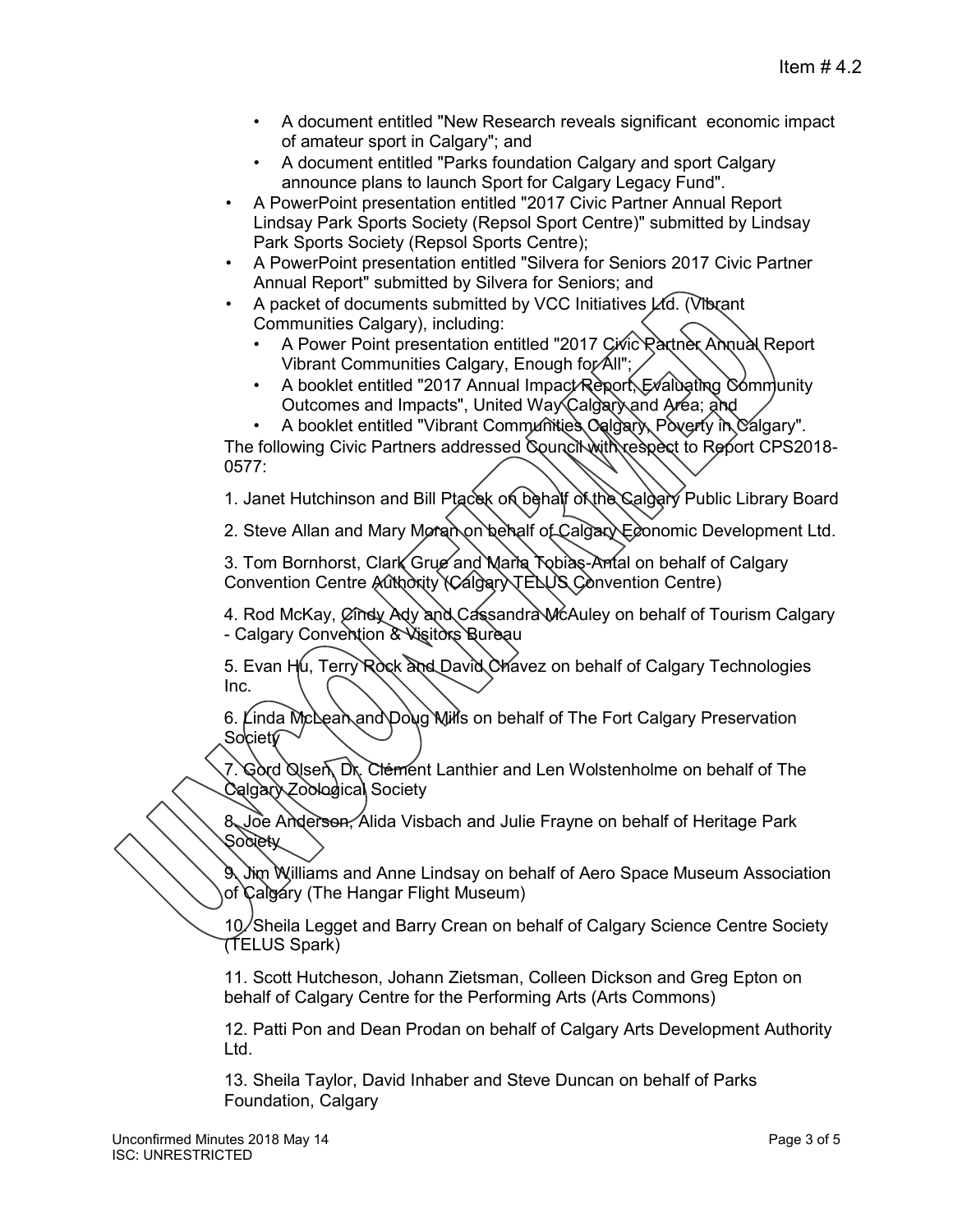14. Nazir Walji, Murray Sigler and David Benson on behalf of Calgary Sport Council Society (Sport Calgary)

Committee recessed at 11:55 a.m. and reconvened at 12:57 p.m. with Councillor Colley-Urquhart in the Chair.

15. Scott MacDonald, Andrew Wallace and Jeff Booke on behalf of Lindsay Park Sports Society (Repsol Sports Centre)

16. Arlene Adamson and Judy MacLachlan on behalf of Silvera for Seniors

17. Franco Savoia and Patti Dolan on behalf of VCC Initiatives Ltd. (Vibrant Communities Calgary)

Speakers:

1. Lisa Bowes

**Moved by** Councillor Woolley

That subject to Section 6(1) of the Procedure Bylaw, Committee suspend Section 31(2) eliminating the requirement to receive verbal presentations from members of the public.

ROLL CALL VOTE

For: (4): Councillor Colley-Urquhart, Councillor Carra, Councillor Chu, and Councillor Woolley

Against: (4): Councillor Chanal, Councillor Farkas, Councillor Jones, and Councillor Gondek

# **MOTION DEFEATED**

- 2. Larry Heather
- 3. TracyRay Lewis
- 4. Sandra Sutter

**Moved by** Councillor Jones

That with respect to Report CPS2018-0577, the following be approved:

That the Standing Policy Committee on Community and Protective Services recommend that Council receive this report for information.

## **MOTION CARRIED**

- 6. CONFIDENTIAL ITEMS
	- 6.1 URGENT BUSINESS

None

7. ADJOURNMENT

**Moved by** Councillor Carra